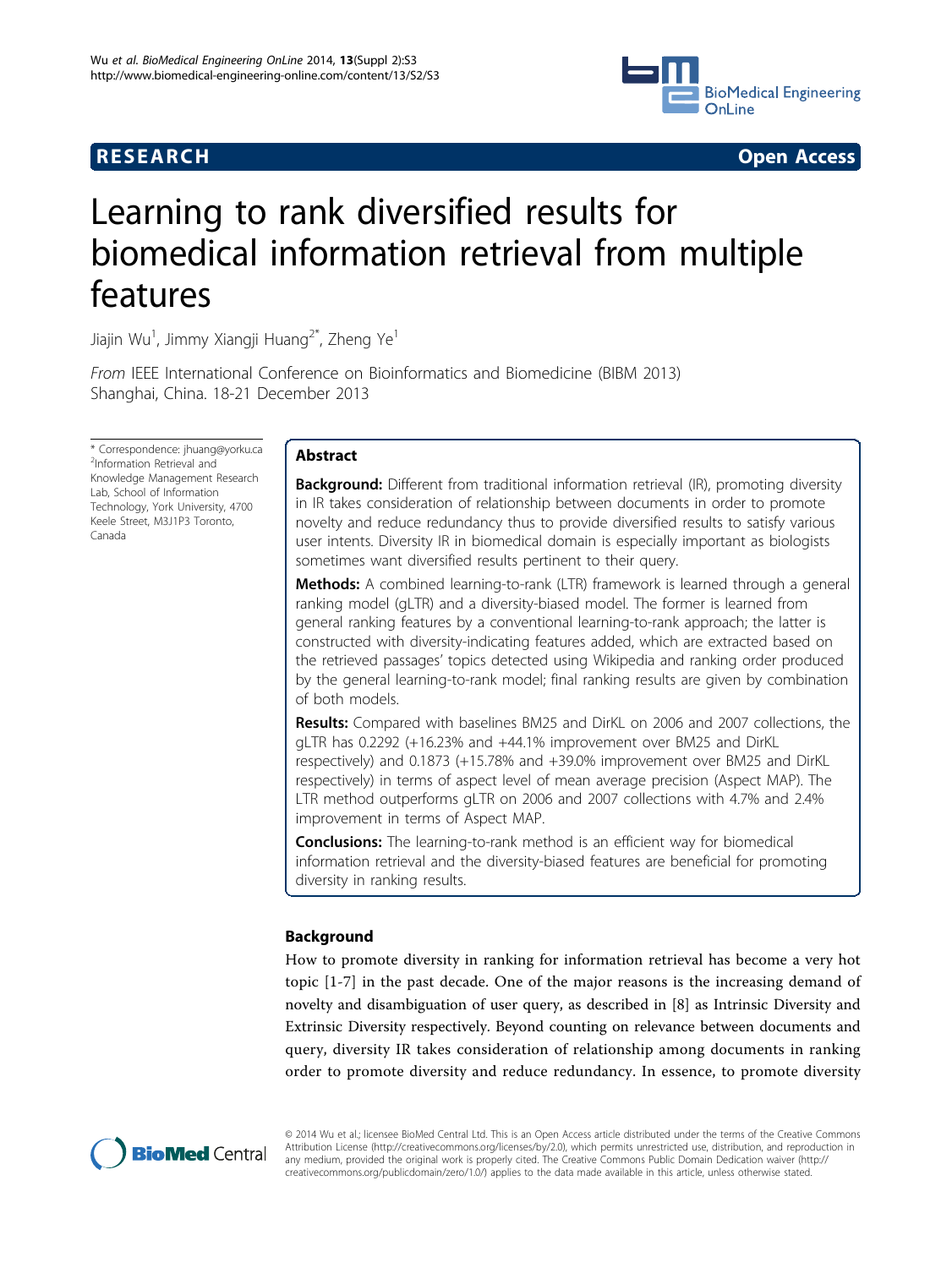means to provide various aspects of information in the ranking results list and to reduce redundancy aims to deduce repeatedly mentioned information.

The application of diversity IR has drawn great attention and shown beneficial in previous studies when query turns out to be ambiguous, especially in the scenario of biomedical IR investigated in TREC 2006 and 2007 Genomics tracks where biologists tend to query a certain type of entities covering different aspects that are related to the question, for example, genes, proteins, diseases, and mutations.

In the TREC 2006 Genomics track, University of Wisconsin re-ranked the passages using a clustering-based approach named GRASSHOPPER to promote ranking diversity [[9\]](#page-8-0). GRASSHOPPER is an alternative to MMR [[1](#page-8-0)] and variants with a principled mathematical model and strong empirical performance on artificial data set [[10\]](#page-8-0). Later in the 2007 track, most teams tried to obtain the aspect level performance through their passage level results, instead of working on the aspect level retrieval directly [[11-13\]](#page-9-0).

Recent works [[14,](#page-9-0)[4\]](#page-8-0) show that Wikipedia can be used as an external knowledge resource to facilitate biomedical IR. In these studies, Wikipedia is used as an encyclopaedia to help to detect the topics of documents. The novelty of detected topics are measured by binary novelty measurement [\[4](#page-8-0)] or survival models [[14](#page-9-0)] for re-ranking to promote diversity of whole ranking list.

Besides methods mentioned above, recently there are some papers dealing with diversity IR using learning-to-rank methods. One typical work is to directly learn a diversified ranking of documents based on users' clicking behavior, and the algorithm maximizes the probability that a relevant document is found in the top k positions of a ranking [[15\]](#page-9-0). Another work is to optimize variants of traditional IR metrics, such as NDCG and ERR, in the way of rewarding aspect coverage thus to penalize redundancy [[16\]](#page-9-0). However, during the model learning process of these methods, only general features are used while none diversity-related features are considered. To the best of our knowledge, there is no learning-to-rank algorithm that addresses the specific features that may reflect the novelty of single document and the diversity of whole ranking list. We believe that with this general representation, the benefits brought by learning-torank may not have been fully exploited as the novelty and diversity characteristics of ranking lists are ignored. We argue that it is promising to define and make use of diversity reflecting features to better model diversity information.

In this paper, we propose several features that capture diversity of documents and construct a combined learning-to-rank framework (LTR) by integrating a general ranking model with the diversity-biased model. Our approach adopts the idea of measuring the topics' novelty of documents together with diversity of ranking list. We find a way to combine this dynamic changing feature with the learning-to-rank technology. In our proposed framework, firstly the general ranking model is learned from general ranking features by a conventional learning-to-rank approach; secondly diversity features are extracted based on the retrieved passages' topics detected using Wikipedia and ranking order produced by the general learning-to-rank model; then, a diversity-biased ranking model is constructed from diversity-indicating features together with conventional features; final ranking results are given by combination of both models.

The major contributions of this paper are two-fold. First, we propose several diversity-reflecting features by studying the relationship among documents. Second, we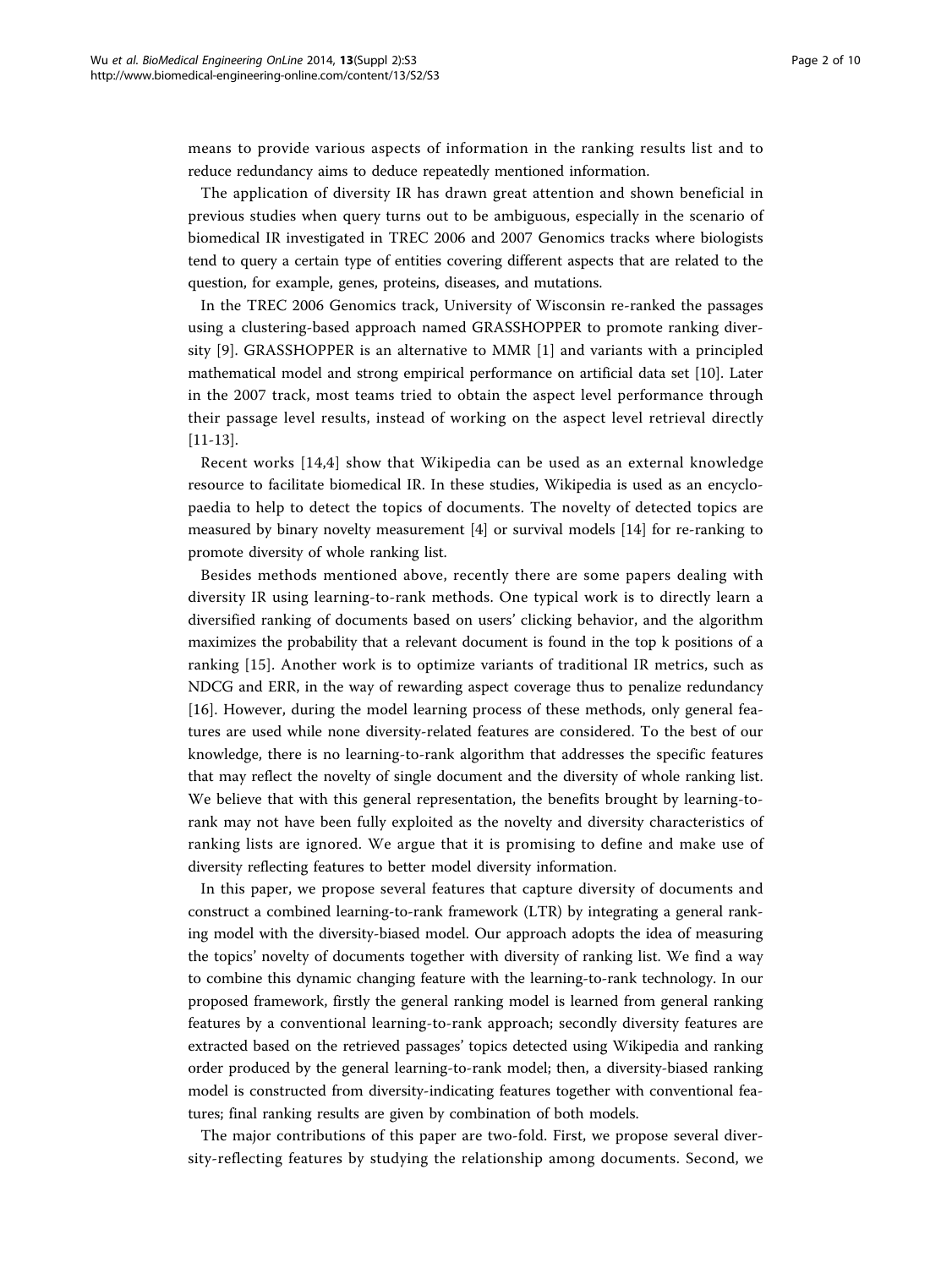propose a learning-to-rank framework to combine the diversity-biased model with a general ranking model learned from the common features. Extensive experiments on the TREC 2006 and 2007 Genomics tracks [\[12,17\]](#page-9-0) demonstrate the effectiveness of our proposed diversity-favored learning-to-rank approach.

# Methods

We propose a learning-to-rank framework that utilizes both the common features of biomedical text, and the diversity information, specifically novelty and freshness of retrieved results in terms of topics and coverage of different query aspects, which can be expressed and obtained in many ways, for example, using topic model and clustering. The proposed framework consists of a general ranking model and a diversitybiased ranking model. More specifically, the general ranking model is learned from the training instances represented by the traditional learning-to-rank features common to ad-hoc IR tasks. The diversity-biased model is learned from both general features and diversity-biased features proposed in this paper. The final learning-to-rank model (LTR) is combined linearly as follows:

$$
LTR(d, Q) = \alpha \cdot gLTR(d, Q) + \beta \cdot dLTR(d, Q)
$$
\n(1)

where gLTR(d, O) is the general learning-to-rank model and  $dLT R(d, 0)$  the diversity-biased model, and  $\alpha$  and  $\beta$  are parameters that control the weight of two parts and they have the relationship of  $\beta = 1 - \alpha$ .

To deploy our proposed learning-to-rank framework in practice, firstly a general ranking model is learned from a set of training queries with their associated relevance assessments information. Next for the first pass retrieval results obtained from the general ranking model, we use Wikipedia Miner to extract their related topics. From this ranking list and the topics information, we generate the diversity-biased features for each query-passage pair. Then the diversity-biased learning-to-rank model is learned based on all these features.

#### General learning to rank model

#### General features extraction

Learning-to-rank has shown advantage in incorporating various evidences to design a unified ranking model for enhancing IR [[18](#page-9-0)]. Typical features being utilized for constructing an learning-to-rank model include content-based and non contend-based (e.g. linkage features). In this paper, due to the data being scientific publications, we choose the content-based features extracted from each query-passage entries as shown in Table [1.](#page-3-0)

It can be seen that our general features contain different paradigms of state-of-theart IR models, which are usually used as strong baselines in previous studies.

# Learning to rank algorithm

Many learning-to-rank approaches have been proposed in the literature [[18\]](#page-9-0), which can be applied for learning the general ranking model. Among many of these approaches, we choose to use the coordinate ascent algorithm proposed in [[19](#page-9-0)], which directly optimizes the parameters in the interest of maximizing retrieval metric and has been proven to be highly effective for a small number of parameters [[20](#page-9-0)], and has good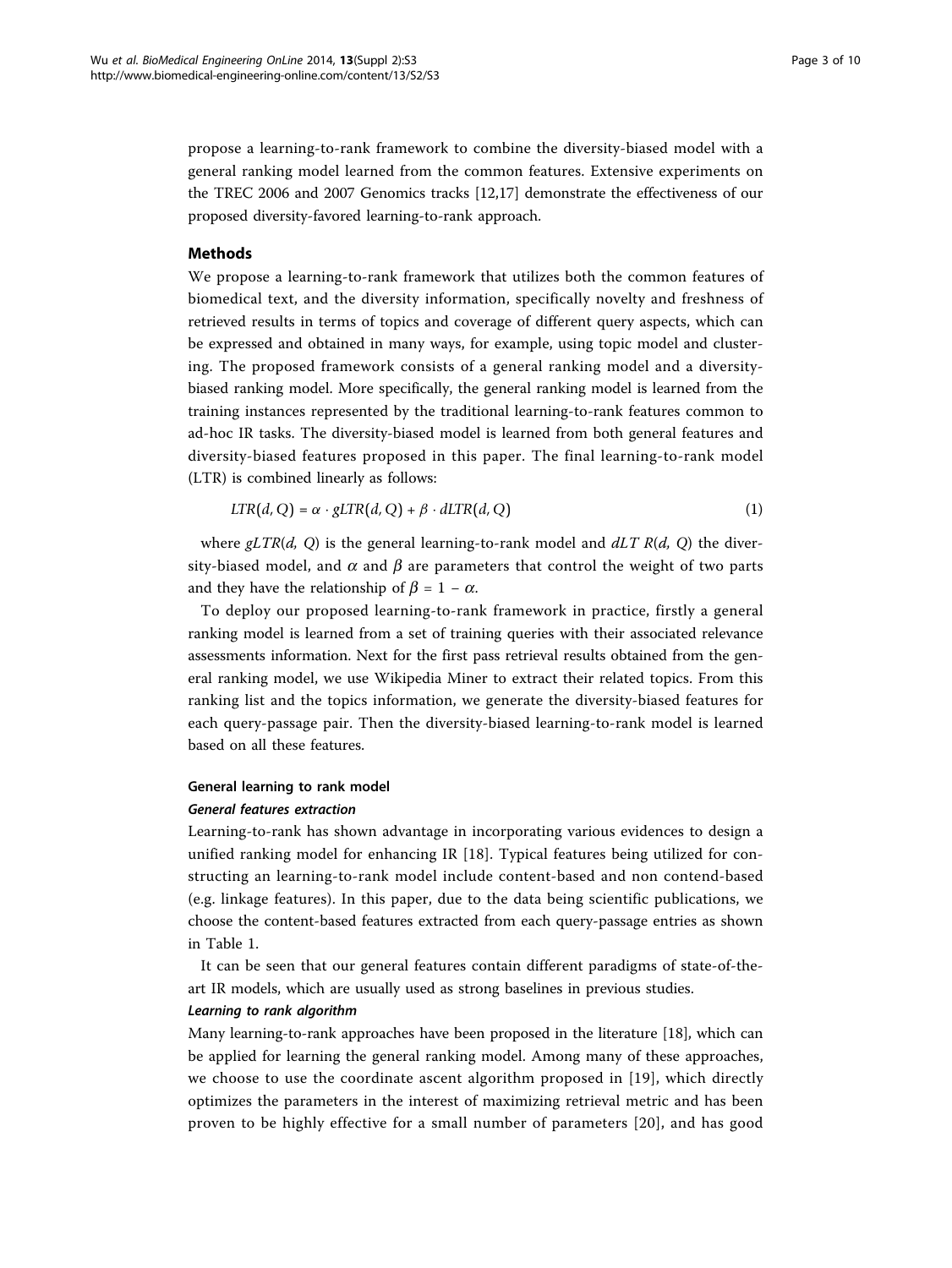<span id="page-3-0"></span>Table 1 Features for general learning-to-rank model

| Feature           | <b>Description</b>                                                                                                                                 |  |  |  |  |  |
|-------------------|----------------------------------------------------------------------------------------------------------------------------------------------------|--|--|--|--|--|
| <b>TF-IDF</b>     | Term frequency inverse document frequency.                                                                                                         |  |  |  |  |  |
| <b>BM25</b>       | Okapi BM25 model [21].                                                                                                                             |  |  |  |  |  |
| DFR BM25          | The DFR version of BM25 [23].                                                                                                                      |  |  |  |  |  |
| lnL2              | An algorithm derived from the divergence from randomness (DFR) framework [23].                                                                     |  |  |  |  |  |
| DLH <sub>13</sub> | An DLH hyper-geometric DFR model (parameter free) [23].                                                                                            |  |  |  |  |  |
| <b>DirKL</b>      | KL-divergence language model with Dirichlet smoothing [22].                                                                                        |  |  |  |  |  |
| Hiemstra<br>LM    | Hiemstra's language model [24].                                                                                                                    |  |  |  |  |  |
| ProxOT            | Proximity of Query Terms: Intuitively, the more close the query terms occur in a document, the<br>more likely the document would be relevant [25]. |  |  |  |  |  |

empirically verified generalization properties. It could be achieved by solving the following statement:

$$
\hat{\Lambda} = \arg \max_{\Lambda} E(\mathcal{R}_{\Lambda}; \mathcal{T})
$$
  
s.t.  $\mathcal{R}_{\Lambda} \sim S_{\Lambda}(D; Q)$   
 $\Lambda \in M_{\Lambda}$  (2)

where  $S_{\Lambda}(D; Q)$  is a scoring function parameterized by a vector of parameters  $\Lambda$ , and it is computed for each query Q with each document D in documents set  $\mathcal{D}(D \in \mathcal{D})$ , *E*( $\mathcal{R}_{\Lambda}$ ; *T*) is an evaluation matrix,  $\mathcal{R}_{\Lambda} \sim \mathcal{S}_{\Lambda}(D; Q)$  denotes that the orderings in  $\mathcal{R}_{\Lambda}$ are induced using scoring function S, and  $M_\Lambda$  is the parameter space over  $\Lambda$ .

# Diversity-biased learning to rank

# Diversity features

We consider the task of promoting diversity as such a scenario that a user would prefer a ranking list of passages so that the top returned passages should be as relevant as possible and meanwhile the passages should cover as many different aspects as possible. Therefore when generating the ranking list, the aspects difference between passages should be taken into consideration to ensure good coverage of different aspects and low redundancy. In such a direction, we propose the diversity-biased features as shown in Table 2.

# Features extraction and model strategy

Our assumption is that there is a perfect diversified ranking list and through learning from the general features, which represent the value of each individual query-passage pair, and diversified features, which capture the novelty and diversity of the whole

| Feature          | <b>Description</b>                                                                       |  |  |  |  |
|------------------|------------------------------------------------------------------------------------------|--|--|--|--|
| #RelAsp          | Number of relevant aspects the passage contains.                                         |  |  |  |  |
| #NonRelAsp       | Number of irrelevant aspects the passage contains.                                       |  |  |  |  |
| #NewRelAsp       | Number of new relevant aspects the passage contains compared with afore ranked passages. |  |  |  |  |
| #OldRelAsp       | Number of relevant aspects that already existed in afore ranked passages.                |  |  |  |  |
| <b>NewAspPsg</b> | Ratio of passages that contains new aspects with all afore ranked passages.              |  |  |  |  |
| %RelAsp          | Ratio of number of relevant aspects with all aspects before current rank position.       |  |  |  |  |
| %UnigRelAsp      | Ratio of unique relevant aspects with all aspects before current rank position.          |  |  |  |  |

Table 2 Additional features for diversity-biased learning-to-rank model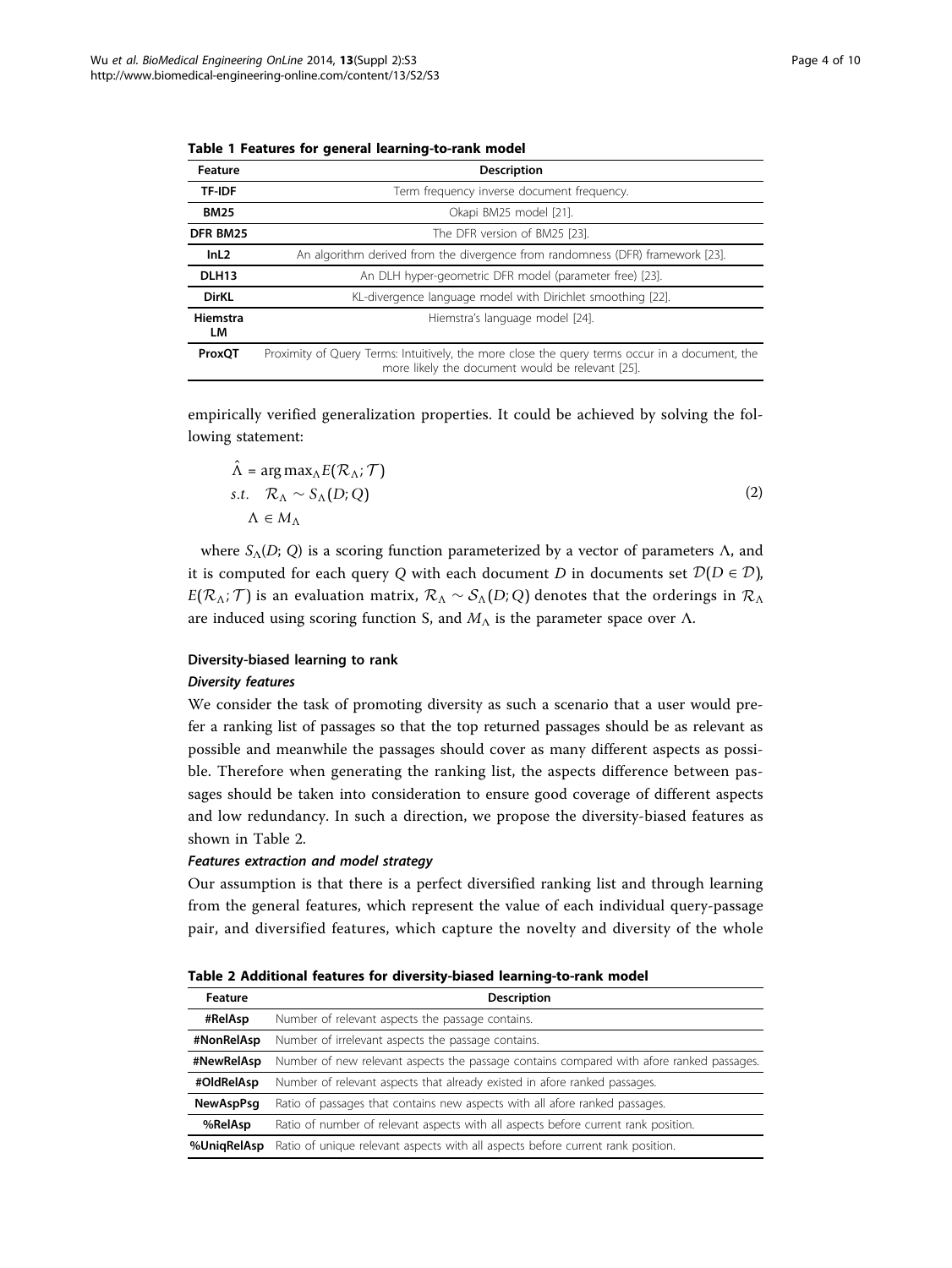ranking list, we can get an oracle ranking model for further directing ranking for new dataset.

As can be seen in the previous section, the diversity features aim to reflect the relationship between current document with former ranked documents and therefore the features extraction is related to certain documents ranking and their quality are potentially affected by the ranking list. Actually this simulates the process of generating diversified documents based on former ranked documents in the paradigm of re-ranking for promoting novelty and diversity, where the document for each position is determined in the principle of maximizing the diversity for the whole ranking list. Accordingly these diversity features should be extracted in tandem. There can be different ways to generate diversity features:

• Once for all: The diversity features are generated according to the initial ranking given by general learning-to-rank model, and the oracle model is learned from all features once for all.

• Dynamic update: After the diversity features of documents in  $ith$  top  $K$  subset are determined, the oracle learning-to-rank model will be re-learned and consequently the general ranking will be updated which results in the re-generating of diversity features.

Heuristically the second strategy might be better; however, we argue that this is much time-consuming and complicated in practice. Therefore in this paper we adopt the first strategy for diversity feature generation.

# Results

# Experimental settings

In order to evaluate the proposed approach, we use the TREC 2006 and 2007 Genomics tracks full-text collection as the test corpus, which consists of 162,259 documents from 49 genomic-related journals indexed by MEDLINE [[17,12](#page-9-0)] including 64 queries in total. Three levels of retrieval metrics were measured in the TREC 2006, namely Passage MAP, Aspect MAP, Document MAP and one more were proposed in TREC 2007 Genomics track, i.e., Passage2 MAP [[17,12](#page-9-0)].

Golden standard of relevance and aspects judgment for official released legal span of passages are provided. For the sake of generalization, we only utilize the relevance information for generalizing train file for general learning-to-rank model. We define passage as maximum span of consecutive text within one single document not including any HTML paragraph tag. Within this principle we extract passages from the meta data and index. In constructing the train dataset for learning-to-rank, we compare the extracted passages with the official defined passages with golden standard of relevance and assume whenever there is an overlap, the relevance of official released passages will contribute to extracted passage.

Parameters of learning-to-rank algorithm is optimized using a greedy boosting method on 2-fold cross-validation setting in which the best model is selected according to Document MAP. The parameters  $\alpha$  and  $\beta$  in Equation 1 are tuned based on 2-fold cross-validation.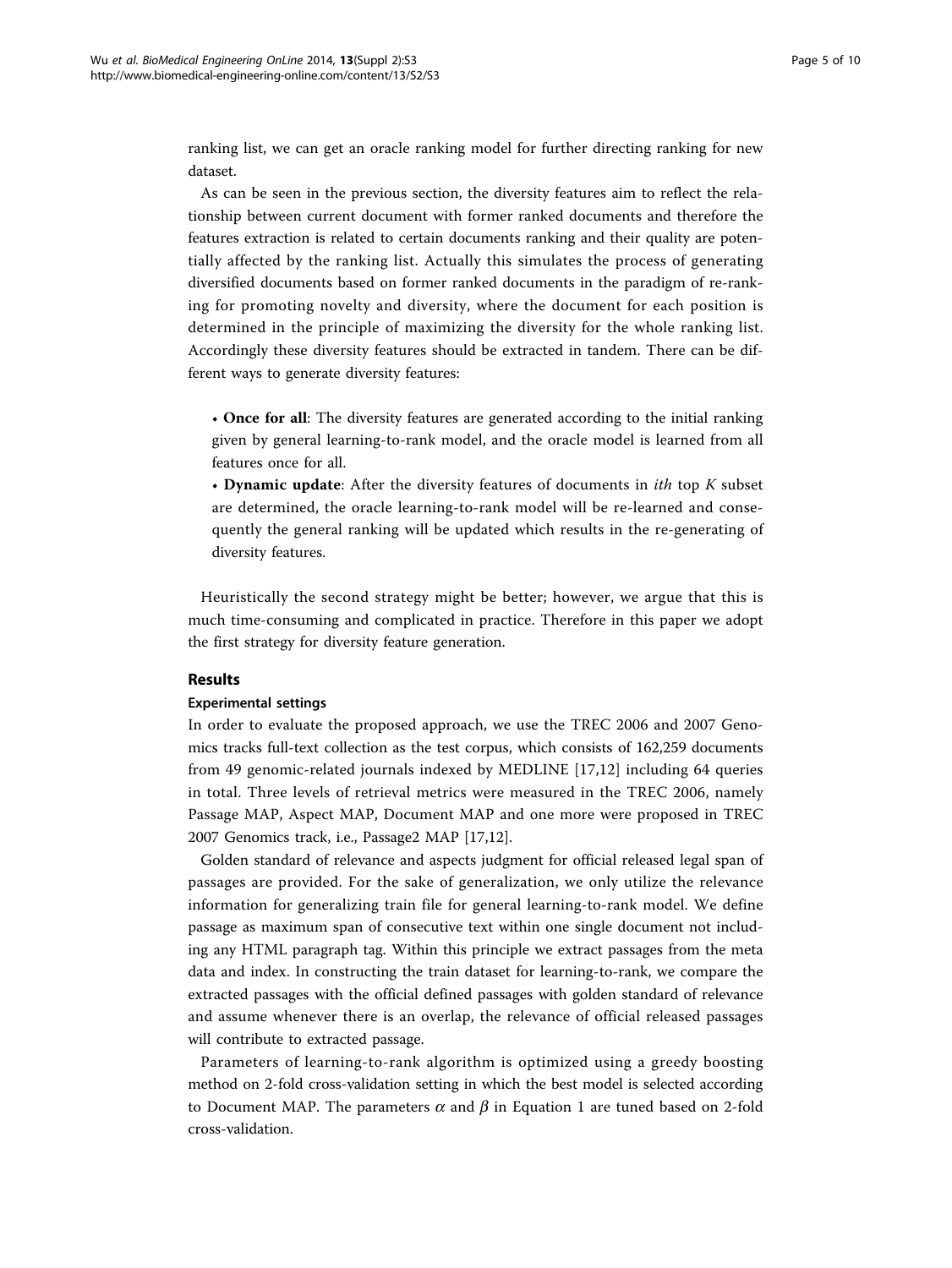#### Results and analyses

#### Comparison with baseline

We use BM25 [\[21\]](#page-9-0), Language Model [\[22](#page-9-0)] (DirKL) and state-of-the-art learning-to-rank model [[19](#page-9-0)] (gLTR) as strong baselines in the experiments. The comparison of the proposed method (LTR) with the baselines are presented in Table 3 and Table 4. The "+" sign and number in parentheses indicate the statistical significant improvements of LTR over gLTR using Student's t-test at alpha level of 0.05. Bold font denotes the best performance on certain metric of the four methods.

As can be seen from Table 3 and Table 4 when diversity features are utilized for learning a ranking model, performance improvements over three strong baselines BM25, DirKL and gLTR can be obtained in terms of all different levels of MAP metrics on both 2006 and 2007 Genomics Track tasks. As to the higher improvement space of Passage MAP than Aspect MAP, we attribute it to the paragraph-based indexing of the original data and the way how we generate training dataset for learning-torank: the relevance of passages are contributed by all embedded paragraphs that are relevant while referring to different topics of the query.

It is noticeable that the improvements of Document MAP are also remarkable. This shows that the diversity features are beneficial for promoting not only diversity but also general relevance performance. When the diversity information is used for training model, the passages that are both relevant and have various topics will be favored by the ranking model. This is promising in that when being designed properly, the diversity features are beneficial both in improving general IR metrics and promoting diversity in ranking.

# Comparison with TREC results

We also compare our results with the TREC submission results in Table [5](#page-6-0) and Table [6.](#page-6-0) The italic bold font in Table [5](#page-6-0) and Table [6](#page-6-0) denotes the second best result in each matrix. Normally it is not fair to compare with the best TREC result because the submission could comprehensively use many resources, but the median result shows the average level of all submissions. So the outperforming median results at least shows our model is promising.

| Aspect              | Passage              | <b>Document</b>       |
|---------------------|----------------------|-----------------------|
| 0.1972              | 0.0362               | 0.3449                |
| 0.1591              | 0.0360               | 0.3566                |
| 0.2292              | 0.0369               | 0.3547                |
| 0.2400<br>$(+4.7%)$ | 0.0416<br>$(+12.7%)$ | 0.3910<br>$(+10.23%)$ |
|                     |                      | .                     |

#### Table 4 Performance Comparison with Baselines on 2007 Collection

| <b>MAP</b>  | Aspect               | Passage            | Passage2             | <b>Document</b>    |
|-------------|----------------------|--------------------|----------------------|--------------------|
| <b>BM25</b> | 0.1622               | 0.0651             | 0.0697               | 0.2402             |
| DirKL       | 0.1383               | 0.0693             | 0.0637               | 0.2376             |
| <b>aLTR</b> | 0.1878               | 0.0533             | 0.0706               | 0.2179             |
| l TR        | 0.1923<br>$(+2.4\%)$ | 0.0784<br>(+47.1%) | 0.0831<br>$(+17.7%)$ | 0.2721<br>(+24.9%) |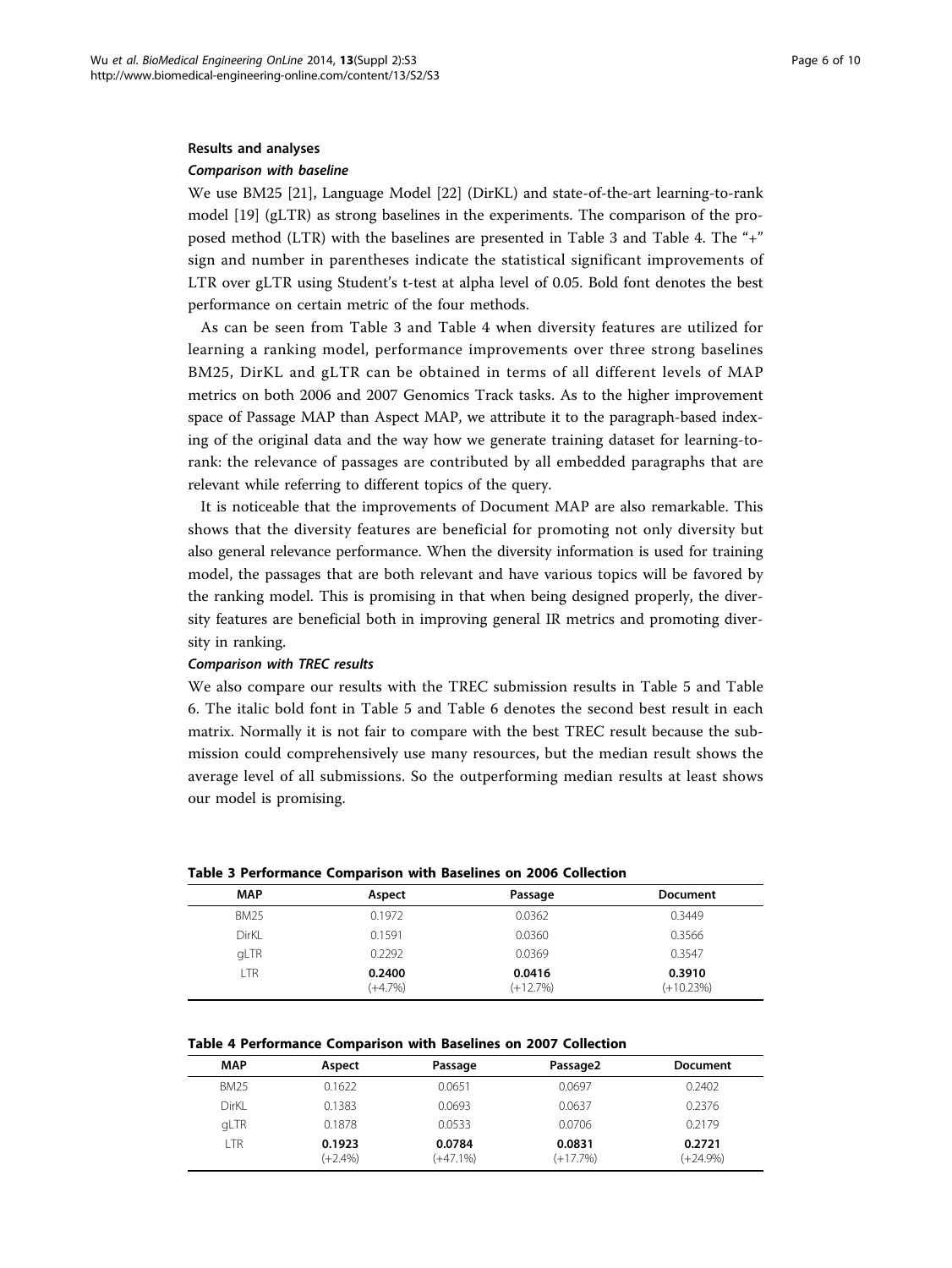| <b>MAP</b> | Aspect | Passage | <b>Document</b> |
|------------|--------|---------|-----------------|
| Max        | 0.4411 | 0.1486  | 0.5439          |
| Min        | 0.011  | 0.0007  | 0.0198          |
| Median     | 0.1581 | 0.0345  | 0.3083          |
| gLTR       | 0.2292 | 0.0369  | 0.3547          |
| LTR        | 0.2400 | 0.0416  | 0.3910          |

<span id="page-6-0"></span>Table 5 Performance Comparison with TREC 2006 Submissions

#### Table 6 Performance Comparison with TREC 2007 Submissions

| <b>MAP</b> | Aspect | Passage | Passage2 | <b>Document</b> |
|------------|--------|---------|----------|-----------------|
| Max        | 0.2631 | 0.0976  | 0.1148   | 0.3286          |
| Min        | 0.0197 | 0.0029  | 0.0008   | 0.0329          |
| Median     | 0.1311 | 0.0565  | 0.0377   | 0.1897          |
| qLTR       | 0.1878 | 0.0533  | 0.0706   | 0.2179          |
| '.TR       | 0.1923 | 0.0784  | 0.0831   | 0.2721          |

#### Comparison with re-ranking method

Yin et al [[4](#page-8-0)] proposed a cost-function re-ranking method based on detected aspects using Wikipedia for promoting diversity in biomedical IR. The re-ranking tactic can be deployed on the basis of arbitrary ranking result. For example, re-ranking on 2007 collection on top of that year's best result receives further improvement. Therefore we compare our performance of combined ranking model with re-ranking method results in Table [7](#page-7-0) and Table [8](#page-7-0). No statistical test is conducted due to lack of their result files. Bold font denotes the best result.

As shown in Table [7](#page-7-0) and Table [8](#page-7-0) our method achieves performance improvements over the re-ranking method in terms of all metrics on both 2006 and 2007 collections. We attribute this to the diversity-representative features proposed in this paper and the utilization of learning-to-rank technology. Learning-to-rank has demonstrated strength in integrating multiple sources of features in constructing model. As well as other machine learning methods, features play an important role in learning-to-rank. As proven usefulness in the previous section, diversity-representative features essentially enhance the learning-to-rank method with greater opportunity to capture novelty and diversity information in ranking list which results in building better ranking model.

In summary, from the results and analyses we can draw a conclusion that our proposed diversity features are representative of diversity information of ranking list and helpful in advancing ranking model within the combined learning-to-rank framework proposed in this paper.

# Effect of control parameter

In this section, we evaluate the parameters  $\alpha$  and  $\beta$  in the framework that can affect the retrieval performance. Because  $\beta = 1 - \alpha$ , so in this section, we present the results under different settings of  $\alpha$ , more specifically we sweep over values (0.1, 0.2, ..., 0.9).

In particular, for each dataset we conduct a 2-fold cross-validation, where each fold randomly chooses half of the topics for training and the remaining for testing, and vice versa. The overall retrieval performance is averaged over the two test topic sets.

It can be known from Figure [1](#page-7-0) and Figure [2](#page-7-0) that the retrieval performance on both 2006 and 2007 data collections are relatively stable under different settings of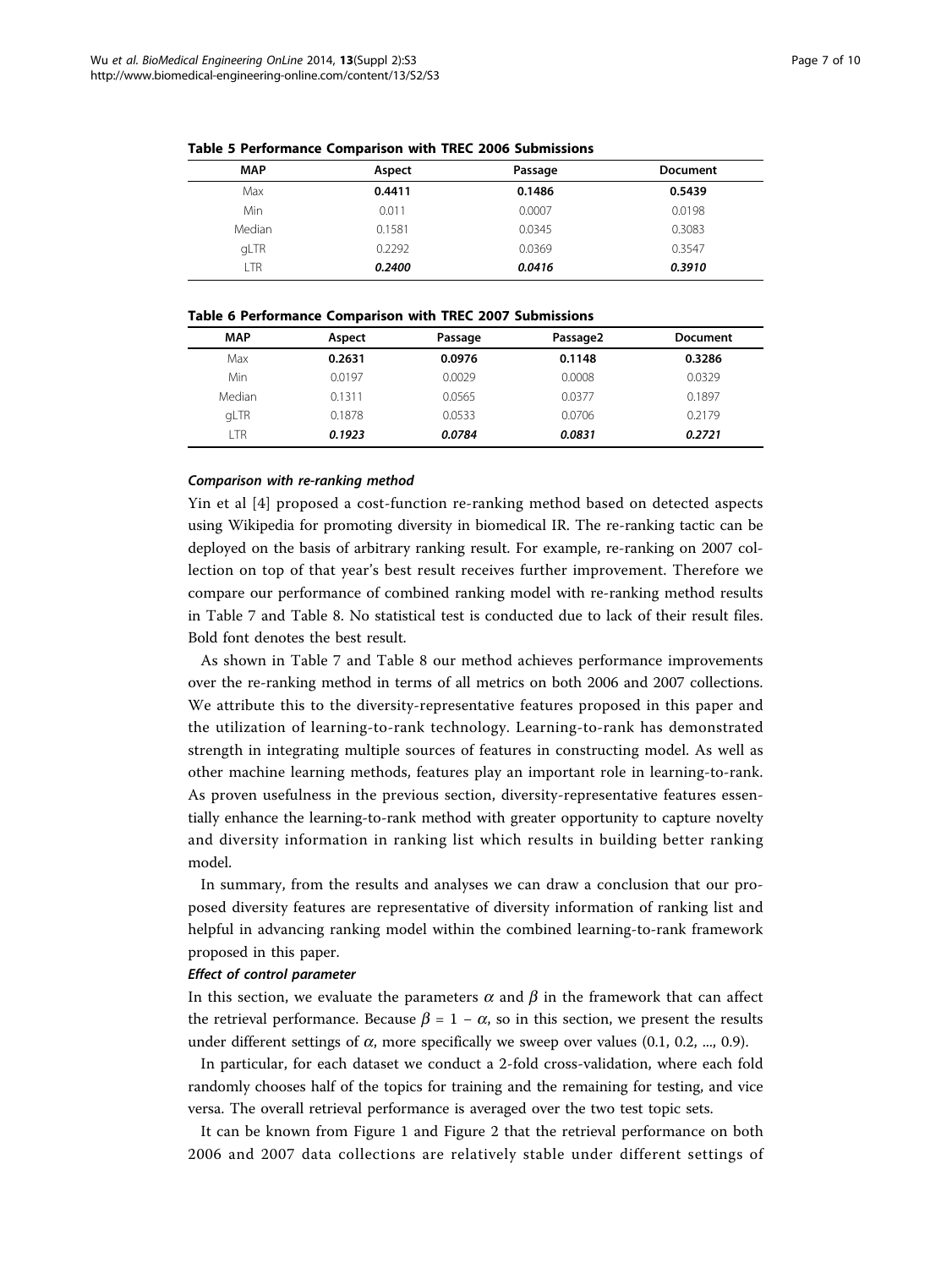|            | --     |         |                 |
|------------|--------|---------|-----------------|
| <b>MAP</b> | Aspect | Passage | <b>Document</b> |
| Re-Rank    | ).2374 | 0.0386  | 0.3549          |
| _TR        | 0.2400 | 0.0416  | 0.3910          |

<span id="page-7-0"></span>Table 7 Comparison with Re-Ranking Method on 2006 Collection

|  | Table 8 Comparison with Re-Ranking Method on 2007 Collection |  |  |  |  |  |  |
|--|--------------------------------------------------------------|--|--|--|--|--|--|
|--|--------------------------------------------------------------|--|--|--|--|--|--|

| <b>MAP</b> | Aspect | Passage | Passage2 | Document |
|------------|--------|---------|----------|----------|
| Re-Rank    | 0.1642 | 0.0651  | 0.0679   | 0.2116   |
| .TR        | 0.1923 | 0.0784  | 0.0831   | 0.2721   |





parameter  $\alpha$ , which has significance in practice because the combined model will not be largely affected by different parameter settings and could be free from parameter tuning.

It is also noticed that when  $\alpha$  is set to 1, the combined model in Equation 1 is equal to gLTR, which is the general model, while it is set to 0, the combined model equals to the diversity-biased model, and neither of them obtain the best result. This shows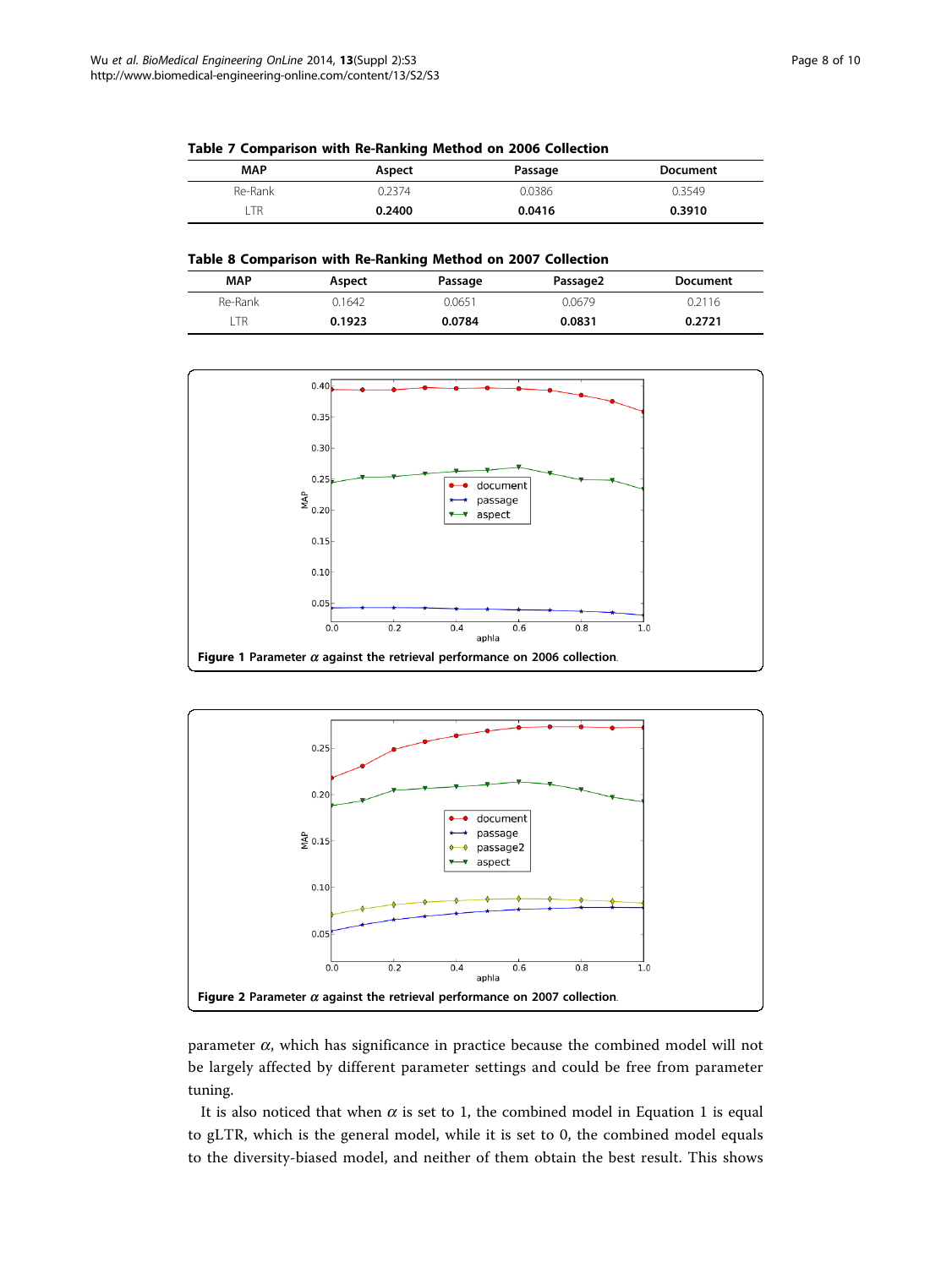<span id="page-8-0"></span>the necessity and effectiveness of the combination. For some matrices (eg. document MAP on 2007 collection and aspect MAP on both collections), the best result occurs when  $\alpha$  is set in the range of (0.6, 0.8). So the empirical setting of parameter  $\alpha$  is suggested to be  $(0.6 \sim 0.8)$  when no training data is available.

# Conclusions

In this paper, we have applied learning-to-rank technology to biomedical information retrieval and proposed a combined learning-to-rank model which integrates a general ranking model and a diversity-biased model. The general ranking model proved to be effective. However, with the help of diversity-biased model, the retrieval results are more promising. The diversity-biased model is learned from both general features and diversity-favored features to award ranking list with low redundancy and high diversity. The diversity-reflecting features which are defined in the perspective of topics relationship of different passages in ranking order appear to contribute promoting results diversity.

#### Competing interests

The authors declare that they have no competing interests.

#### Authors' contributions

J Wu conceptualized the project. J Huang approved the project and collected the data. J Wu and Z Ye conducted the experiments. J Wu wrote the drafted manuscript. J Huang and Z Ye critically reviewed and revised many versions of the drafted manuscript. All of the authors read and approved the manuscript.

#### Declarations

Publication of this article has been funded by the Natural Sciences and Engineering Research Council (NSERC) of Canada, the Early Researcher Award/Premier's Research Excellence Award and the IBM Shared University Research (SUR) Award. We also would like to thank IBM Canada for providing IBM BladeCenter blade servers to conduct experiments reported in the paper.

This article has been published as part of BioMedical Engineering OnLine Volume 13 Supplement 2, 2014: Selected articles from the IEEE International Conference on Bioinformatics and Biomedicine (BIBM 2013): BioMedical Engineering OnLine. The full contents of the supplement are available online at [http://www.biomedical-engineering](http://www.biomedical-engineering-online.com/supplements/13/S2)[online.com/supplements/13/S2](http://www.biomedical-engineering-online.com/supplements/13/S2).

#### Authors' details <sup>1</sup>

<sup>1</sup>Information Retrieval and Knowledge Management Research Lab, York University, 4700 Keele Street, M3J1P3 Toronto, Canada. <sup>2</sup>Information Retrieval and Knowledge Management Research Lab, School of Information Technology, York University, 4700 Keele Street, M3J1P3 Toronto, Canada.

#### Published: 11 December 2014

#### References

- 1. Carbonell J, Goldstein J: The use of MMR, diversity-based reranking for reordering documents and producing summaries. SIGIR 1998, 335-336.
- 2. Wang J, Zhu J: Portfolio theory of information retrieval. SIGIR 2009, 115-122.
- 3. Santos RLT, Macdonald C, Ounis I: Exploiting query reformulations for web search result diversification. WWW 2010, 881-890.
- 4. Yin X, Huang X, Li Z: Promoting ranking diversity for biomedical information retrieval using wikipedia. ECIR 2010, 495-507.
- 5. An X, Huang JX: Boosting novelty for biomedical information retrieval through probabilistic latent semantic analysis. Proceedings of the 36th International ACM SIGIR Conference on Research and Development in Information Retrieval SIGIR '13 ACM, New York, NY, USA; 2013, 829-832.
- 6. Huang X, Hu Q: A bayesian learning approach to promoting diversity in ranking for biomedical information retrieval. SIGIR 2009, 307-314.
- 7. Chen Y, Yin X, Li Z, Hu X, Huang J: [A LDA-based approach to promoting ranking diversity for genomics information](http://www.ncbi.nlm.nih.gov/pubmed/22214261?dopt=Abstract) [retrieval.](http://www.ncbi.nlm.nih.gov/pubmed/22214261?dopt=Abstract) BMC Genomics 2012, 13(3):1-10.
- 8. Radlinski F, Bennett PN, Carterette B, Joachims T: Redundancy, diversity and interdependent document relevance. SIGIR Forum 2009, 43(2):46-52.
- 9. Goldberg AB, Andrzejewski D, Gael JV, Settles B, Zhu X, Craven M: Ranking biomedical passages for relevance and diversity: University of Wisconsin, Madison at TREC Genomics 2006. TREC 2006.
- 10. Zhu X, Goldberg AB, Van J, Andrzejewski GD: Improving diversity in ranking using absorbing random walks. Physics Laboratory University of Washington 2007, 97-104.